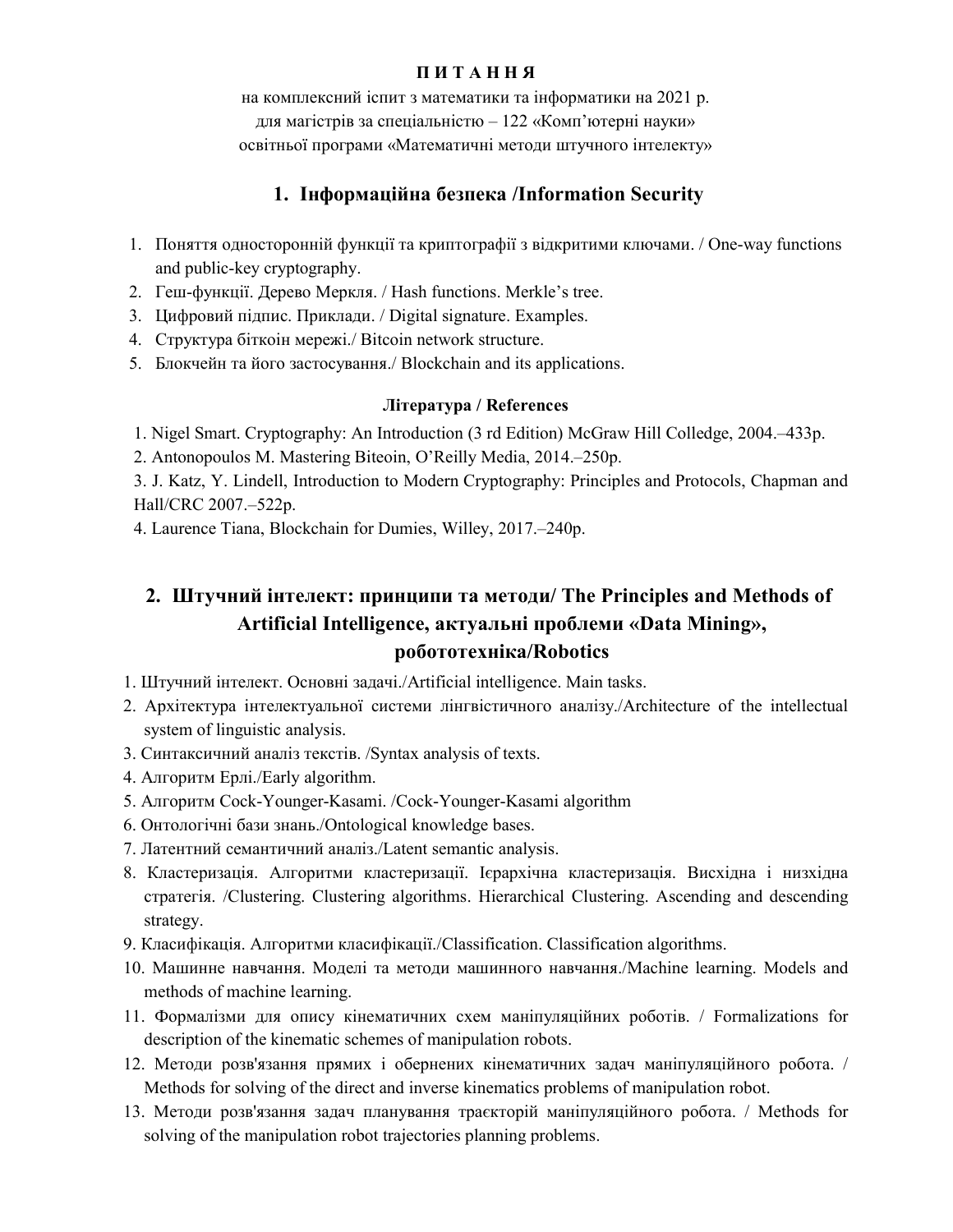- 14. Методи побудови робочого простору маніпуляційного робота. / Methods for work space construction of the manipulation robot.
- 15. Принцип Д'Алемберта в застосуванні до задачі побудови рівнянь динаміки для маніпуляційних роботів. / D'alembert principle in applying to the problem of constructing dynamics equations for manipulation robots.
- 16. Принцип Лаґранжа для побудови рівнянь динаміки маніпуляційних роботів. / Lagrange principle for the construction of the dynamics equations of manipulation robots.
- 17. Метод декомпозиції при застосуванні до побудови рівнянь динаміки маніпуляційних роботів. / Method of decomposition in applying to the construction of the dynamics equations of manipulation robots.
- 18. Використання адаптивних методів для побудови рухів маніпуляційних роботів. / Use of the adaptive methods for movements constructing of manipulation robots.

### Література / References

- 1. Stuart J. Russell and Peter Norvig Artificial Intelligence: A Modern Approach. Prentice Hall. 2009
- 2. Sergei Nirenburg and Victor Raskin Ontological Semantics. The MIT Press 2004. Cambridge, Massachusetts, London, Englan
- 3. Jure Leskovec, Anand Rajaraman, Jeffrey D. Ullman Mining of Massive Datasets http://infolab.stanford.edu/~ullman/mmds/book.pdf.
- 4. P. J. McKerrow. Introduction to Robotics, Addison Wesley, 1998. 811 p. (English)
- 5. J.J. Craig. Introduction to Robotics. Mechanics and Control. Pearson Education, Inc. 2005. 408 p. (English)
- 6. R.M.Murray, Z.Li, S.S. Sastry. A mathematical introduction to robotic manipulation. CRC Press, 1994. 456 p.(English)
- 7. Кириченко М.Ф., Крак Ю.В., Сорока Р.О. Оптимізація маніпуляційних роботів. (Українська мова) К.:Либідь, 1990, 144 с. N.F.Kirichenko, Yu.V.Krаk, and R.O. Soroka. Optimization of manipulation robots. Kyiv: Lubid. (1990).
- 8. Кривонос Ю.Г., Крак Ю.В., Кириченко М.Ф. Моделювання, аналіз і синтез маніпуляційних систем. (Українська мова) . К.: Наук. думка. 2006. 204 с. Iu.G.Kryvonos, Iu.V.Krak, M.F.Kirichenko. Modeling, analysis and synthesis of the manipulation systems. Kyiv. Naukova Dumka Press. 2006. 204 p.
- 9. I.Krak, I.Kryvonos, W.Wojcik, P.Komada. Optimization methods for robot-manipulator systems modeling and control. – P.463-513. In Monograph "Modelling and Control". Edited by Jan Sikora and Waldemar Wojcik. – Lublin University of Technology. Poland, 2011. – 516р. (English)

# 3. Математичні методи комп'ютерного зору/ Mathematical Methods of Computer Vision

- 1. Бінаризація зображень. Алгоритм Кені/ Image binarization. Canny algorithm.
- 2. Лінійна і нелінійна корекція/ Linear and nonlinear correction.
- 3. Згортка і фільтрація/ Convolution and filtering.
- 4. Швидке перетворення Фур'є.Застосування в обробці зображень / Fast Fourier Transform. Application in image processing
- 5. Алогорітм JPEG. Ієрархічне представлення/ JPEG algoritm. Hierarchical view.
- 6. Нейромережеві методи класифікації / Neural network classification methods.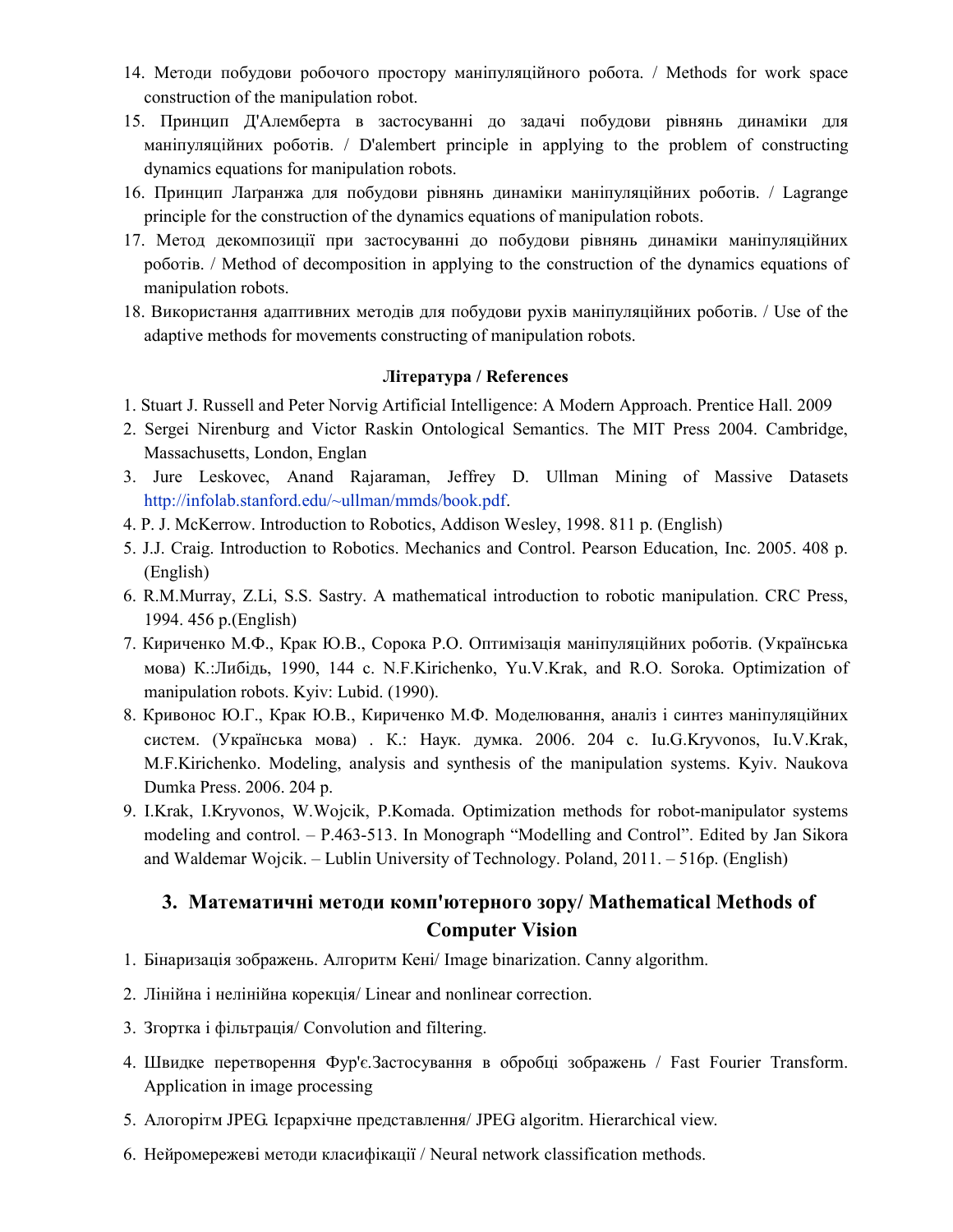- 7. Семантична сегментація, метрики / Semantic segmentation, metrics.
- 8. Основні задачі аналізу відео / The main tasks of video analysis.
- 9. Виявлення об'єкта/ Object Detection.
- 10. Відслідковування об'єктів, оптичний потік/ Object Tracking, optical flow.
- 11. Класифікація зображень, основні етапи отримання евристичних ознак/ Classification of images, basic stages of obtaining heuristic features.
- 12. Методи класифікації / Methods of classification.
- 13. Лінійні моделі для регресії. Базові лінійні моделі. / Linear models for Regression. Linear basis function models.
- 14. Лінійні моделі для регресії. Байєсова лінійна регресія. / Linear models for Regression. Bayesian linear regression.
- 15. Лінійні моделі для класифікації. Імовірнісні генеративні моделі. /Linear models for Classification. Probabilistic generative models.
- 16. Лінійні моделі для класифікації. Імовірнісні дискримінаційні моделі. / Linear models for Classification. Probabilistic discriminative models.
- 17. Послідовні дані. Марковські моделі. Приховані марковські моделі. / Sequential Data. Markov models. Hidden Markov models.
- 18. Методи регресії та класифікації. Кластеризація методом k–середніх. / Regression and classification methods. K-means clustering.
- 19. Методи регресії та класифікації. Метод опорних векторів. / Regression and classification methods. Support vector machine.
- 20. Методи регресії та класифікації. Метод k-найближчих сусідів. / Regression and classification methods. K-nearest neighbor's algorithm.

## Література / References

- 1. Richard Szeliski. Computer Vision: Algorithms and Applications, Springer, 2010
- 2. Дэвид А. Форсайт, Жан Понс. Компьютерное зрение. Современный подход, 2004
- 3. Линда Шапиро, Джордж Стокман. Компьютерное зрение. Лаборатория знаний. 2013
- 4. Stephen Marsland. Machine Learning: An Algorithmic Perspective, 452 р., 2015.
- 5. Christopher M Bishop. Pattern recognition. Machine Learning, 128 p., 2006.
- 6. Ethem Alpaydin. Introduction To Machine Learning, 584 p., 2009.
- 7. Tom M. Mitchell. Machine Learning [http://www.cs.cmu.edu/~tom/mlbook.html]
- 8. Yaser S. Abu-Mostafa. Learning from data, 215 p., 2017
- 9. Alex Smola. Introduction to Machine Learning, 234 p., 2008.
- 10. Люгер Дж.Ф. Искусственный интеллект: стратегии и методы решения сложных проблем. – М.: Вильямс, 2005. – 864 с.
- 11. Trevor Hastie, Robert Tibshirani, Jerome Friedman. The Elements of Statistical Learning: Data Mining, Inference and Prediction, 764 p., 2008.